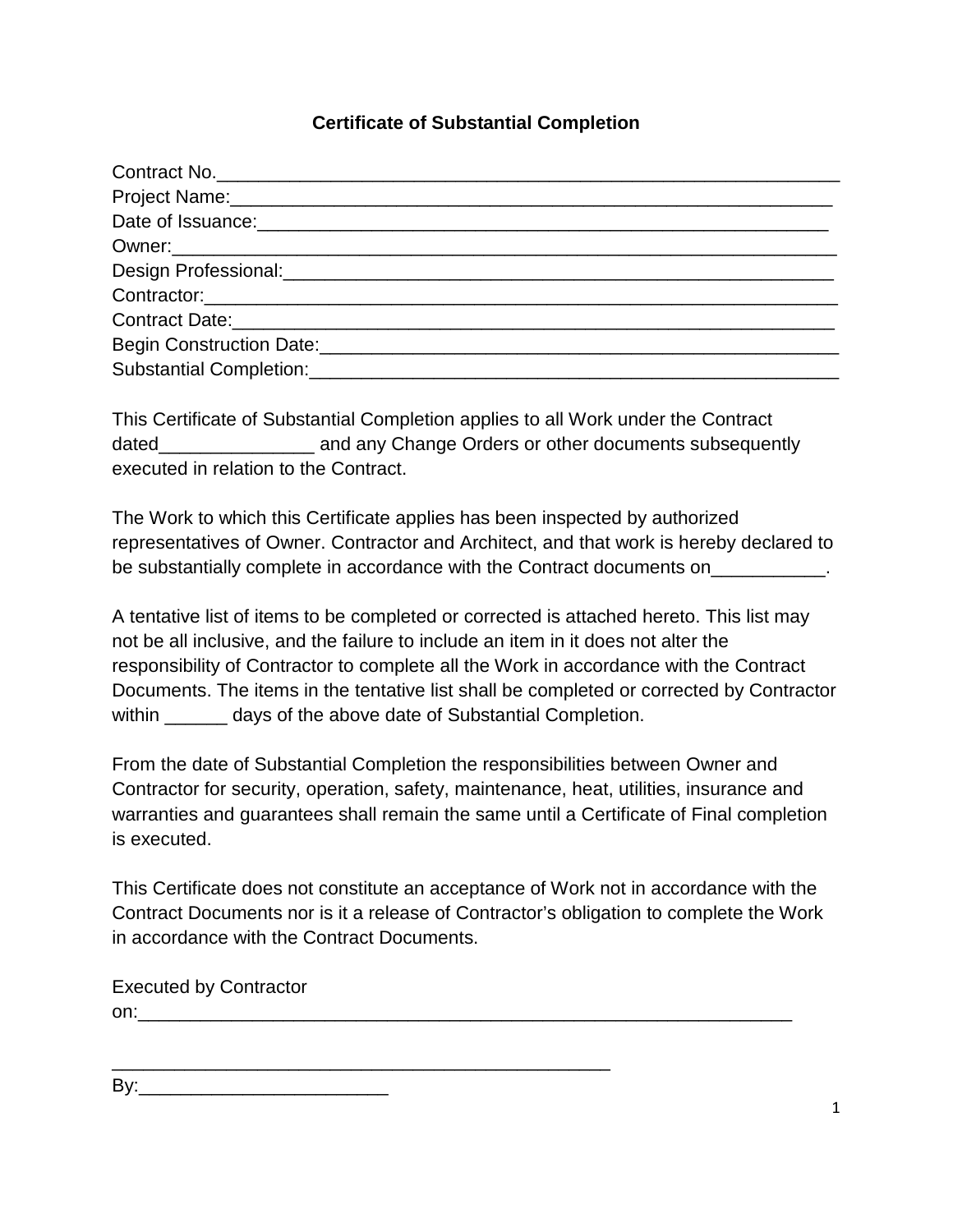Design Professional accepts the Certificate of Substantial Completion on:\_\_\_\_\_\_\_\_\_\_\_\_\_\_\_\_\_\_\_\_\_\_\_\_\_\_

\_\_\_\_\_\_\_\_\_\_\_\_\_\_\_\_\_\_\_\_\_\_\_\_\_\_\_\_\_\_\_\_\_\_\_\_\_\_\_\_\_\_\_\_\_\_\_\_\_\_ By:\_\_\_\_\_\_\_\_\_\_\_\_\_\_\_\_\_\_\_\_\_\_\_\_\_

Owner accepts this Certificate of Substantial Completion on:\_\_\_\_\_\_\_\_\_\_\_\_\_\_\_\_\_\_\_\_\_\_\_\_\_\_\_\_\_\_\_\_\_\_\_\_

By:\_\_\_\_\_\_\_\_\_\_\_\_\_\_\_\_\_\_\_\_\_\_\_\_